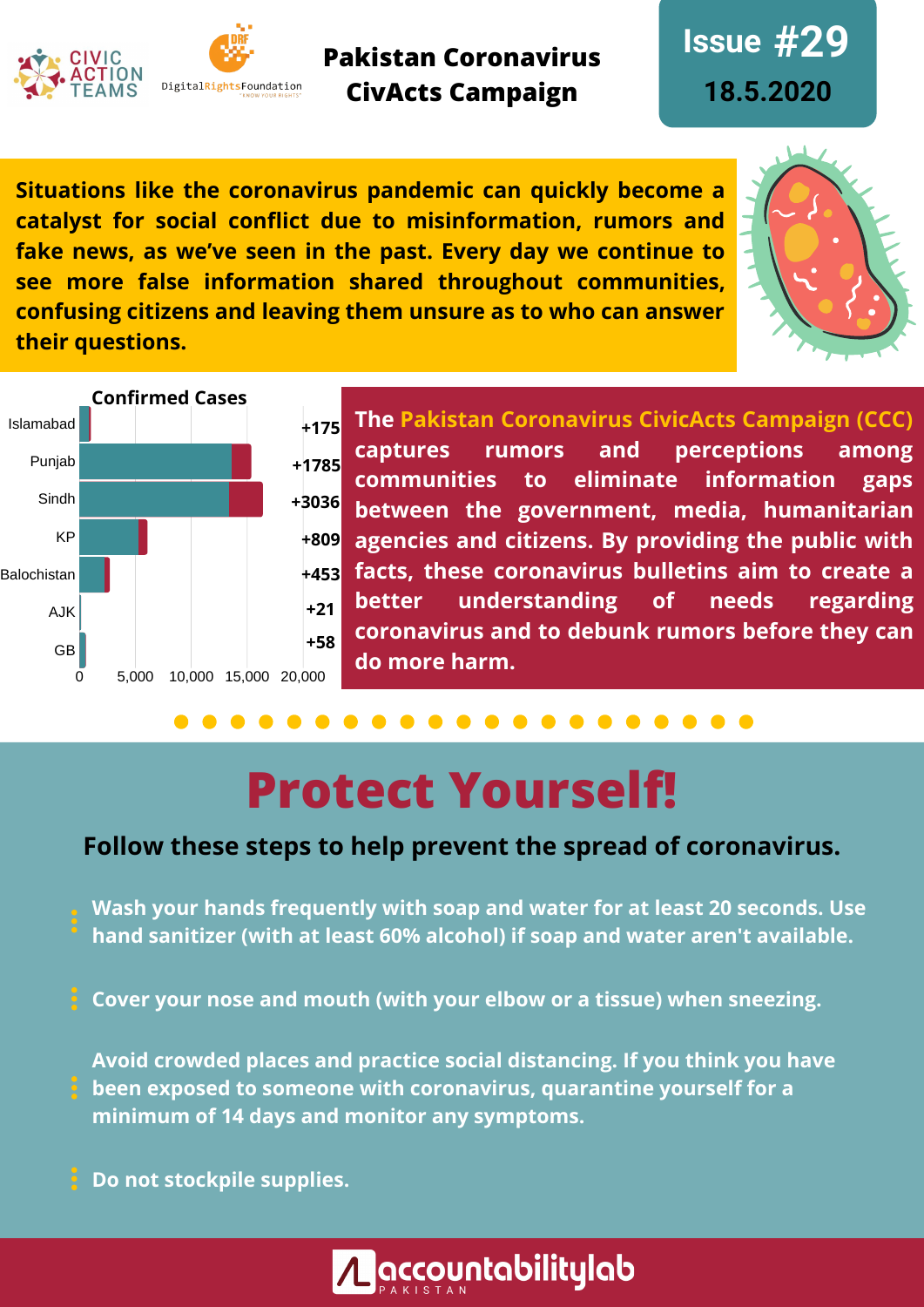### **Digital Safety during COVID-19**

#### **Conversation with an Expert**

**To learn about the impact of COVID-19 on digital safety, we spoke to Muhammad Arslan Athar, a Digital Security Trainer at the Digital Rights Foundation. The Digital Rights Foundation is an organization working to make the internet safer and more accessible.**

**Arslan explained that during the pandemic, DRF has seen a spike in reports related to phishing, not just through email, but also related to the Ehsaas Program and JazzCash apps. This is where DRF's work to spread awareness around digital security becomes more important. When DRF receives phishing complaints through their helpline, they work to address**

> **the issues as quickly as possible. Additionally, they create and distribute awareness materials, such as infographics, to reach a larger audience.**

**On being asked about advice for parents looking to protect their kids from cyber harassment,** Arslan said the best way to do so is by having an open conversation with your kids. This will build **trust and support them in better preparing for such incidents, and reporting it if it occurs.**

**From an information security perspective, Arslan mentioned that DRF is concerned about the health and tracking data being collected by the government during this period, and how it will be used and disposed of after the pandemic. To learn about the data operating procedures, DRF is conducting mini advocacy campaigns, and believes in constant messaging to ensure data security.**

**As the world shifts to virtual classrooms, e-commerce, virtual office meetings, and more, Arslan sees digital security becoming a major concern. While the situation concerning the coronavirus is an emergency, he stressed that it is still important for the Pakistani government to establish boundaries and limitations for its activities, and be transparent, especially if it intends to track the movements of its citizens and save their health information on a mobile application. DRF would welcome the release of SOPs regarding how the data available on the app is being kept and processed.**

**Data relating to an individual's health is extremely personal, and is information that affects not only the individual, but those immediately around them. Having access to sensitive information about the locations of confirmed cases on a mobile application can be dangerous, as it puts families of victims at risk, as well as exposing their location and data regarding their health. The stigmatisation of those who have tested positive for coronavirus has only made matters in this regard worse.**

#### **Which scams have been the most common during this time?**

**According to the Digital Rights Foundation (DRF), there has been an increase in cyber attacks, specifically individuals reaching out to people via email to ask for money. These individuals claim to have personal information or photos of the people they are targeting, which they will presumably release if the money they are asking for is not paid within a specified timeframe.**

**If you suspect someone is trying to scam you, contact DRF's cyber harassment helpline at 0800-39393. DRF representatives can help make sure that your accounts have not been compromised.**

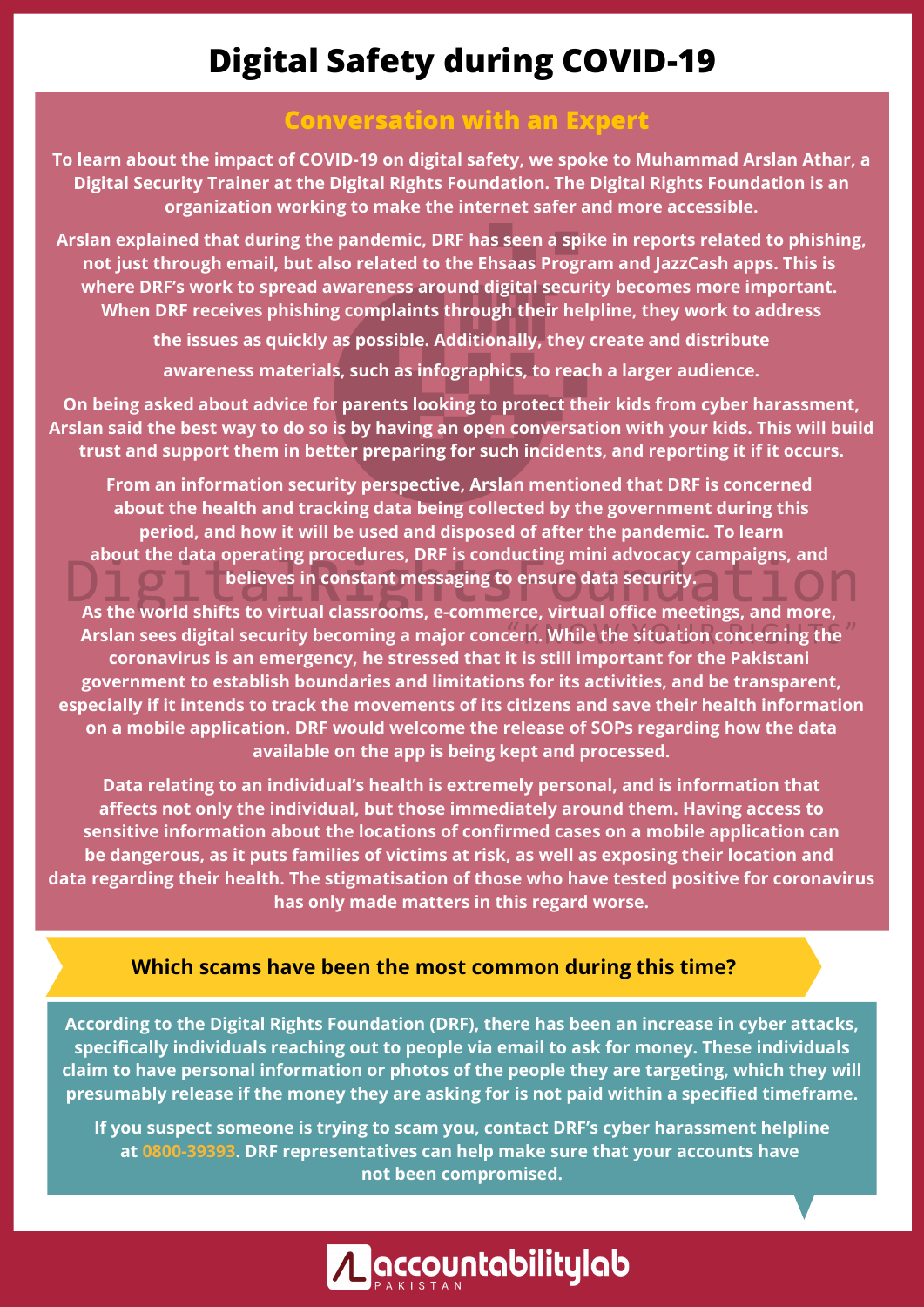### **Digital Safety during COVID-19**

#### **What are some different types of online harassment?**

**Online harassment means using digital platforms like email, social media, applications and websites to attack and elicit the emotions of fear, anxiety and depression in the intended target. There are many forms of online harassment that we should be aware of. Some of these include:**

**Phishing: This form of online harassment is when a harasser creates fake email or social media accounts and portrays themselves as someone else or as a legitimate institution in order to trick people into providing sensitive data such as personally identifiable information, banking and credit card details, and** passwords. Anyone can be a victim of phishing at any time but the best way to avoid such interactions is **to avoid adding unknown accounts to your social media, or even replying to suspicious emails.**

**Trolling: is when a harasser uses provocative, harassing statements or irrelevant topics to cause outrage** in the intended target. Although it may be difficult to tell if someone is trolling or just arguing, the result **can cause negative effects on the psychological well-being of the victim, through illnesses such as depression.**

Flaming: One of the most common forms of online harassment is flaming. Flaming is the act of starting **intense arguments including racism and any hatred designed to hurt someone's feelings. The option of appearing anonymous on social media is one reason why flaming is rampant in computer mediated communication. Anonymity allows users to become immune to any sanctions imposed in a regular social setting. Flaming can be avoided by responding to all questions politely with strong facts and evidence to back them up, or by not responding at all.**

#### **What steps can be taken to protect against cyber harassment?**

While many sites and social networks are working to keep their users safe and to ensure that all reports **of cyber-bullying and abuse are dealt with effectively, users also have a responsibility to make sure we are using them in a safe, respectful and appropriate manner. Some steps they can follow include:**

- **If someone makes you feel uncomfortable, embarrassed, or afraid online, tell someone immediately. Hesitating can cause danger.**
- **Never set up a social networking site in someone else's name or upload false information about them. You are not allowed to upload a picture or video of anyone without their permission.**
- Don't click on ads while browsing through the internet, or reply to emails that you received from an **anonymous source as these are among the ways hackers steal your information and hack into your accounts.**
- Anything you post on the Internet stays there and can come back and cause problems for you later on. If you're happy for the world to see the photo or comment, hit send. If you're not, don't upload it.
- Parental controls should be used on any device being used by children to help keep the children away **from explicit content and accidentally stumbling into something dangerous. Use age-appropriate settings to filter, monitor and block activities.**

#### **What is an infodemic?**

**An infodemic is an excessive amount of information about a problem, which makes it difficult to identify a solution. Earlier this year, Director General of the World Health Organization, Mr. Tedros Adhanom Ghebreyesus used the word "infodemic" to refer to fake news that spreads faster and more easily than the virus. This includes the spread of misinformation, disinformation, and rumors, which can create confusion and distrust among the public, and hinder an effective public health response.**

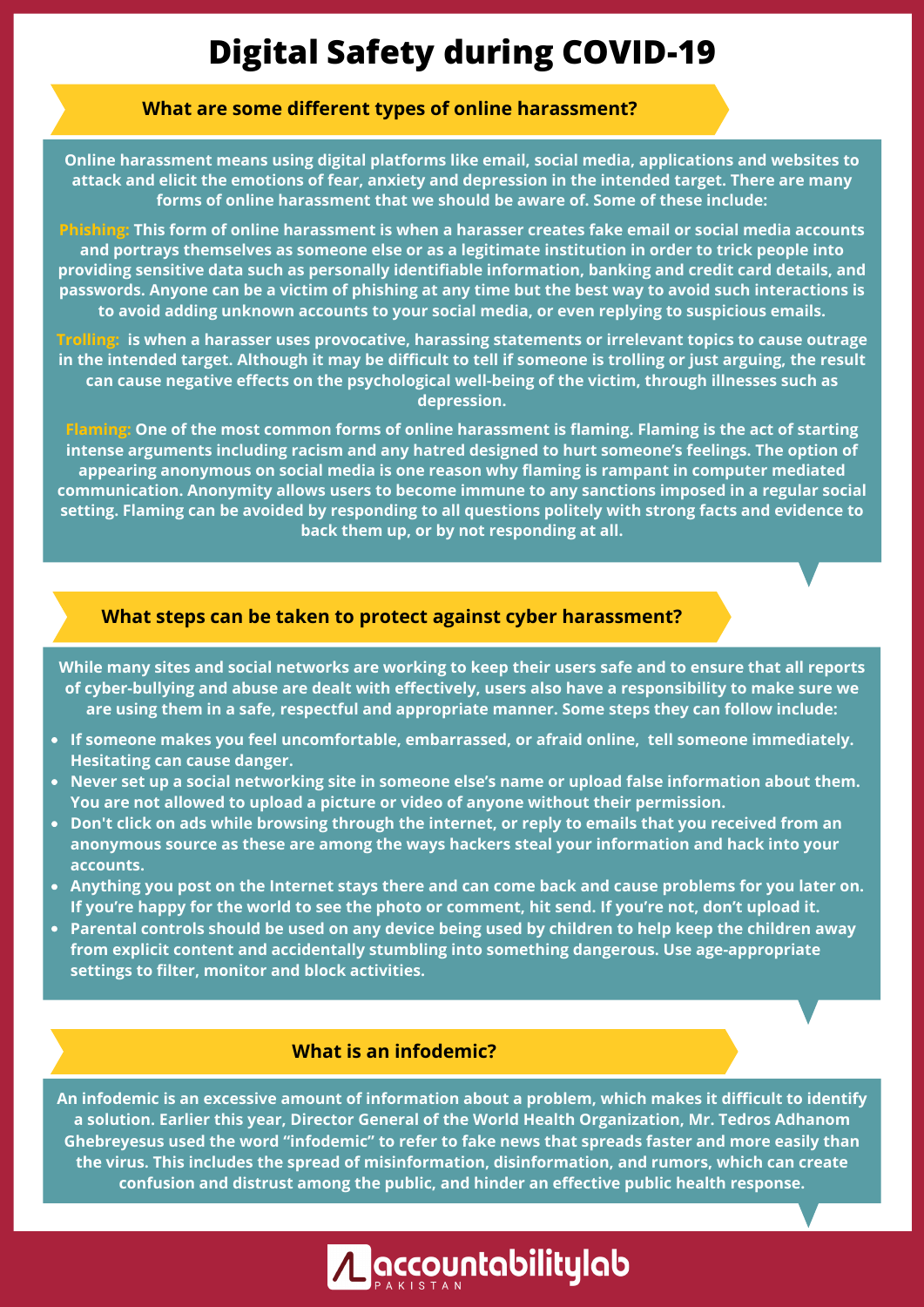### **Digital Safety during COVID-19**

#### **How should I report cyber harassment on social media platforms?**

**Most social media platforms have a reporting system in place for taking action against cyber bullying. Some of these include:**

Facebook adheres to a set of [community](https://www.facebook.com/communitystandards/) standards as it does not tolerate any act of harassment or abuse. You can report bullying to Facebook using the Report links which appear on the page, a 'drop-down arrow' **should appear giving you a menu option to report the image, post or comment.**

**Twitter, known for emphasizing real-time information, is also working towards reducing online abuse. The platform allows you to report any unwanted replies, abuse, or threats from [someone](https://help.twitter.com/forms/abusiveuser) through this link.**

**YouTube does not support the upload of any videos with hate content, graphic violence or inappropriate scenes. In case you want to report abusive, bullying or threatening comments on YouTube, you can report them [here](https://www.youtube.com/create_channel?next=http%3A%2F%2Fwww.youtube.com%2Freportabuse&upsell=default) and they will investigate.**

**Instagram is becoming the fastest growing social network, attracting many hackers and abusers. Instagram's advice to someone facing harassment is to block and unfollow the person who is being abusive. If it continues, you can report it [here.](https://help.instagram.com/165828726894770)**

Snapchat has recently seen a rise in its daily users as people are turning to the app to stay connected with others. If a person is bullying or harassing you, or you receive an inappropriate image, report it through **[Snapchat's](https://support.snapchat.com/en-US/i-need-help) online form.**

As a messaging service, harassment can happen in many ways via WhatsApp. You can block and delete a **contact who may be bullying you. You can find out more by emailing WhatsApp at this address support@whatsapp.com.**

#### **Who can I contact to report cyber crime or cyber harassment?**

If you are a victim or know someone who is a victim of cyber harassment or cyber crime, cases can be **reported on the following helpline numbers:**

- **Digital Rights Foundation Toll-free number: 0800-39393 (Monday to Friday from 9:00 a.m. to 5:00 p.m.).** 1.
- **FIA National Response Center for Cyber Crimes Helpline: 9911** 2.
- **The Citizens-Police Liaison Committee Call: 021-35662222** 3.
- **Madadgaar National Helpline: 1098** 4.
- **Federal Investigation Agency's National Response Centre for Cyber Crime has an online complaint form** 5. **that can be filled out [here](http://complaint.fia.gov.pk/).**

#### **What are some ways that social networks are protecting users against misinformation?**

**A team of WHO "mythbusters" are working with companies like Facebook, Twitter, TikTok, YouTube, and more, to counter the spread of misinformation. According to news reports, these companies are filtering out false medical advice, hoaxes, and other false information that could risk public health. Facebook and** Twitter even went as far as to remove a post by a head of State because it falsely stated that a certain **drug was working everywhere against the coronavirus. Find out more about how the following social networks are fighting misinformation: [Facebook](https://about.fb.com/news/2020/05/coronavirus/), [Instagram](https://about.instagram.com/blog/announcements/coronavirus-keeping-people-safe-informed-and-supported-on-instagram/), [Twitter](https://blog.twitter.com/en_us/topics/product/2020/updating-our-approach-to-misleading-information.html), [TikTok.](https://newsroom.tiktok.com/en-in/our-efforts-towards-fighting-misinformation-in-times-of-coronavirus)**

A accountabilitylab